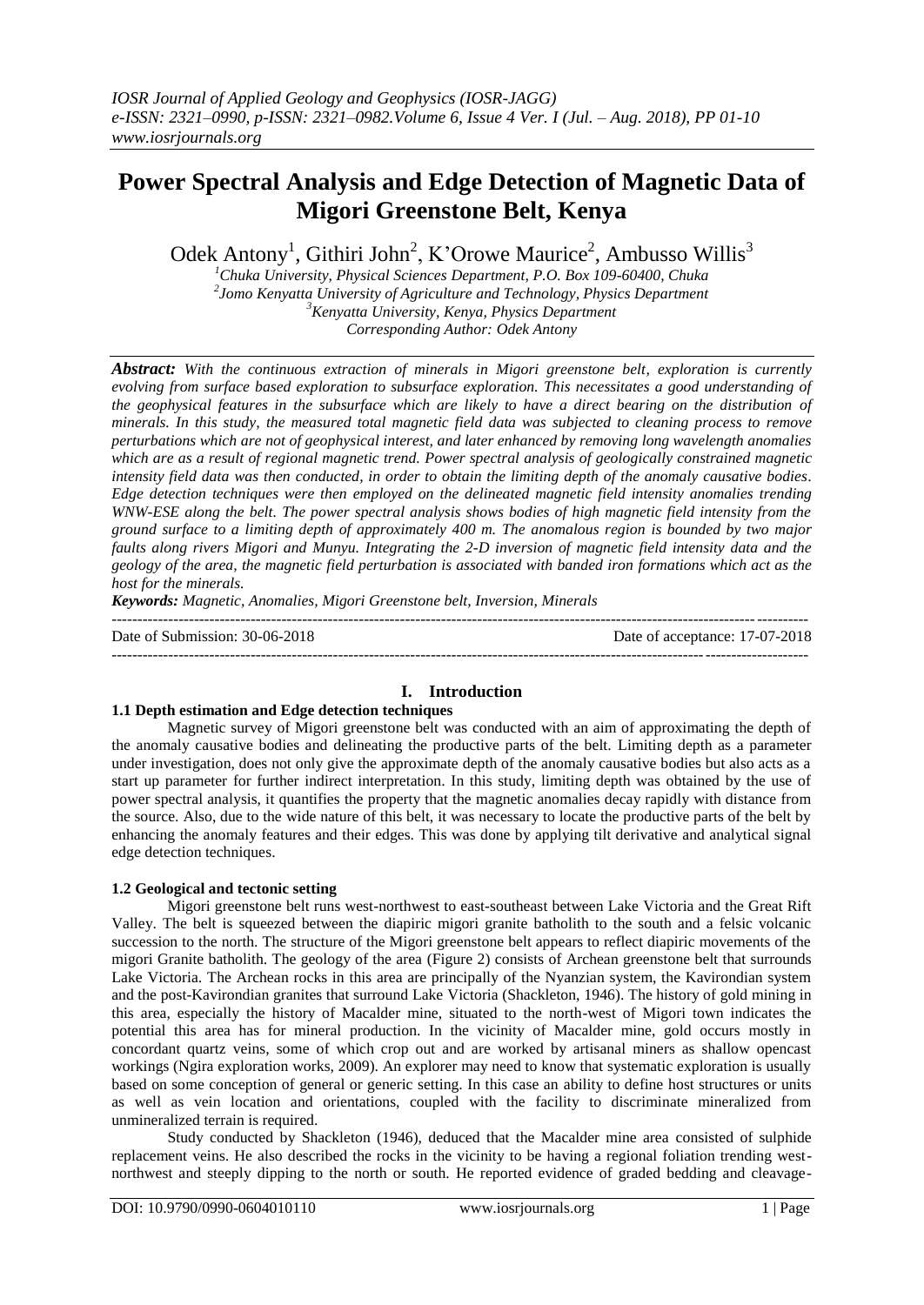bedding relations east of the mine in a south dipping sequence. According to this research the whole belt is sandwiched between Migori granite in the south and porphyritic andesites in the north. The area is also injected with dykes and sheets of granite and quartz-porphyries and sills of epi-diorite and delorite. Recent geological study conducted by Ichangi (1993) concludes that the belt is a Zn-Cu-Au-Ag massive sulphide deposit, with numerous gold occurrences restricted to the greenstone belt. In mapping the area and defining the lithofacies, he has divided the rocks into formations and adopted modern stratigraphic nomenclature in naming the lithostratigraphic units. According to him, a considerable economic potential for gold exist in Migori as the type of gold mineralization, volcanogenic massive sulphides, is the most common and widespread in other Archeancratons. (Ngira exploration works Ltd, 2009)

#### **1.3 Study area**

The study was conducted within Migori county located on the Western part of Kenya (Figure 1). It covered Kehancha, Masaba, Nyanchabo, Migori, Mukuro, Masaba and Macalder.



**Figure 1**: Topographic map of the study area (Ogola, 1987)

## **1.4 Magnetic technique**

Magnetic survey method can provide comprehensive structural, genetic and target evaluation and achieve site discrimination in terms of potential economic deposits (Leaman, 1992). Magnetic data is acquired with the goal of determining variations in the magnetic field intensity. This physical property can be interpreted in terms of lithology and/ or geological processes and their geometric distributions can help delineate geological structures and used as an aid to determine mineralization and subsequent drilling target (Philips *et al*., 2010).

The magnetic field  $\hat{B}$  due to the pole of strength  $m$  at the same distance r is defined by equation 1, (Keary  $et$ *al.,* 2002).

$$
B = \frac{\mu_0 m}{4\pi \mu_R r^2}
$$

Where  $\mu_0$  and  $\mu_R$  are magnetic permeability of vacuum and relative magnetic permeability of medium separating the poles respectively. The total field anomaly  $(\Delta B)$  due to both horizontal and vertical components is given by equation 2 which is related to susceptibility as in equation 3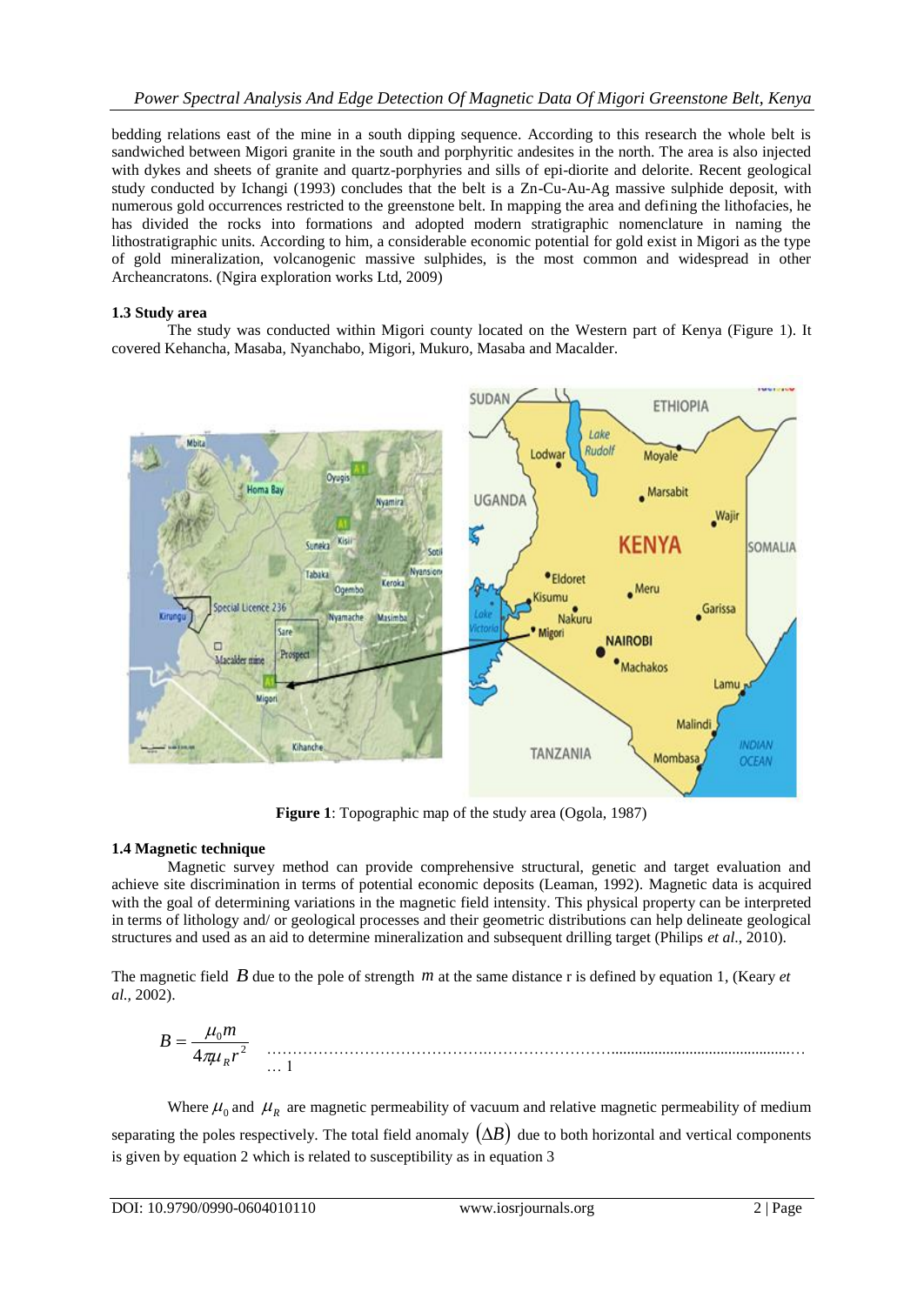

$$
\Delta B = \frac{-\mu_0 m z}{4\pi r^3} \sin I + \frac{\mu_0 m x}{4\pi r^3} \cos I
$$

#### **II. Data acquisition**

Ground magnetic data was collected from 425 stations established over an area of approximately 200 km<sup>2</sup> bounded by the latitudes  $34^{\circ}15^{\circ}E - 34^{\circ}40^{\circ}E$  and longitudes  $0^{\circ}55^{\circ}S - 1^{\circ}12^{\circ}S$  in Migori, Macalder and Kehancha areas, with station and profile spacing of approximately 300 m and 1 km respectively. Total magnetic field intensity measurements were taken using Proton precession magnetometer. Variations in the earth's magnetic field intensity which did not result from the differences in magnetic intensity of the underlying rocks which includes instrumental drift and geomagnetic field were corrected from the ground survey data. Drift correction was done by having a base station which was preoccupied periodically in the day. A drift curve was plotted and readings made in other stations assumed to have a linear drift as fitted base readings. Using the drift rate each reading was corrected to what it would have read if there were no drift. The localized magnetic anomalies caused by rocks are superimposed on the normal magnetic field of the earth. The geomagnetic field

DOI: 10.9790/0990-0604010110 www.iosrjournals.org 3 | Page

… 3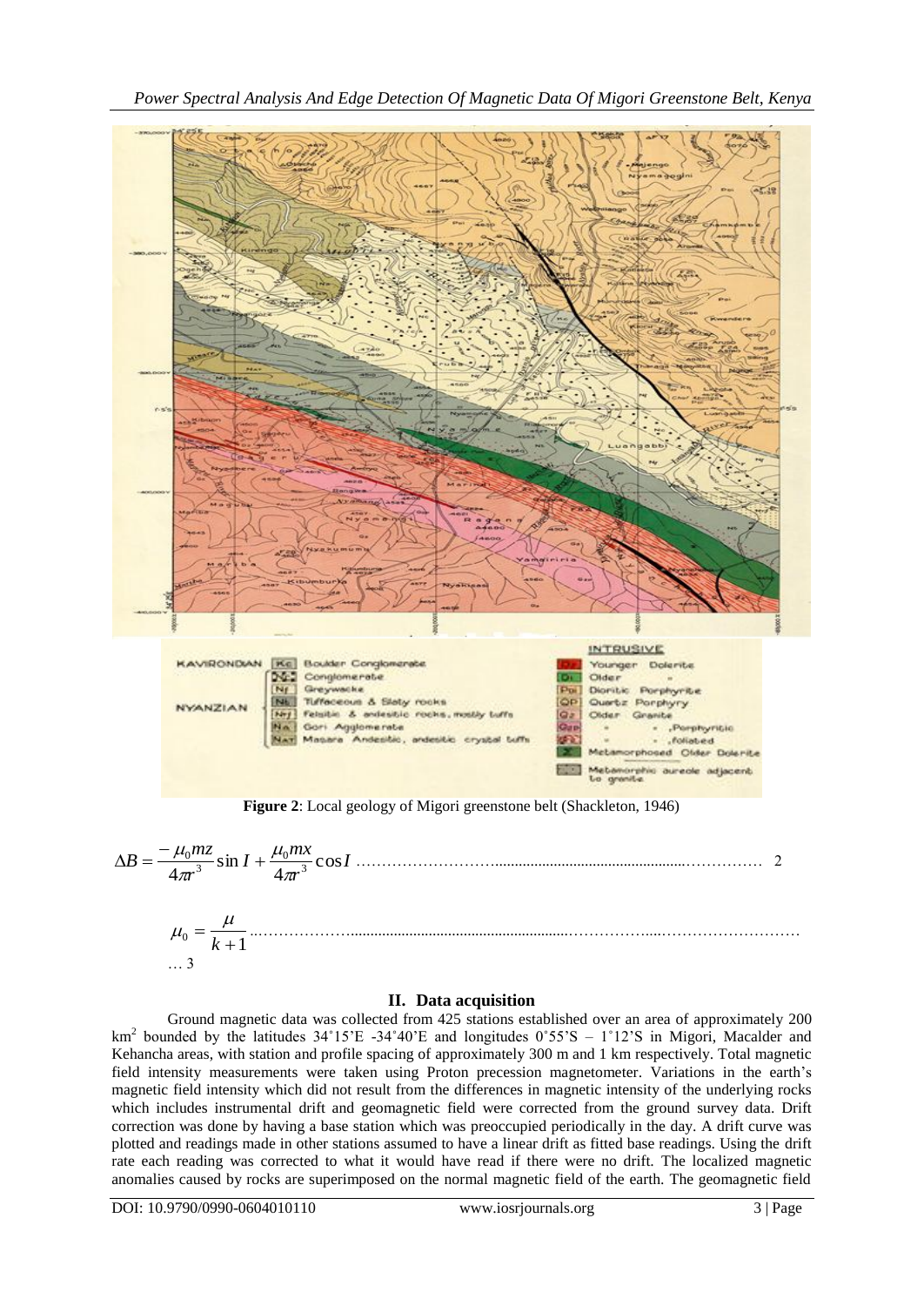exhibits irregular variation in both orientation and magnitude with latitude and time. The International Geomagnetic Reference Field (IGRF) which defines theoretical undisturbed magnetic field at any point on the Earth's surface was used to remove from the magnetic data those magnetic variations attributed to this theoretical field.

Shaded colour contour map of the resulting magnetic field intensity variations (Figure 3) was drawn using Geosoft Oasis Montaj program



**Figure 3**: Shaded colour complete Bouguer anomaly contour map of Migori greenstone belt**.**

The magnetic intensity signature was then subjected to total horizontal derivative (THDR) data filtering technique; which is highly suitable in isolating and enhancing anomaly features for mapping shallow basement structure and mineral exploration targets. It does not only accentuate and concentrates the structural features, but also accentuates potential leftover noise from levelling in the data (Geosoft Oasis Montaj program). Therefore the undesirable striation and high frequency noise was simultaneously filtered using a low pass Butterworth filtered (Figure 4). THDR is defined as;

**THEN** = 
$$
\sqrt{\left(\frac{\delta f}{\delta x}\right)^2 + \left(\frac{\delta f}{\delta y}\right)^2}
$$
.................  
Where THDR is the total horizontal derivative, f is the magnetic or gravity field,  $\frac{\delta f}{\delta x}$  and  $\frac{\delta f}{\delta y}$  are the first derivatives of the field f in the x, and y directions. This result was later compared with the vertical derivative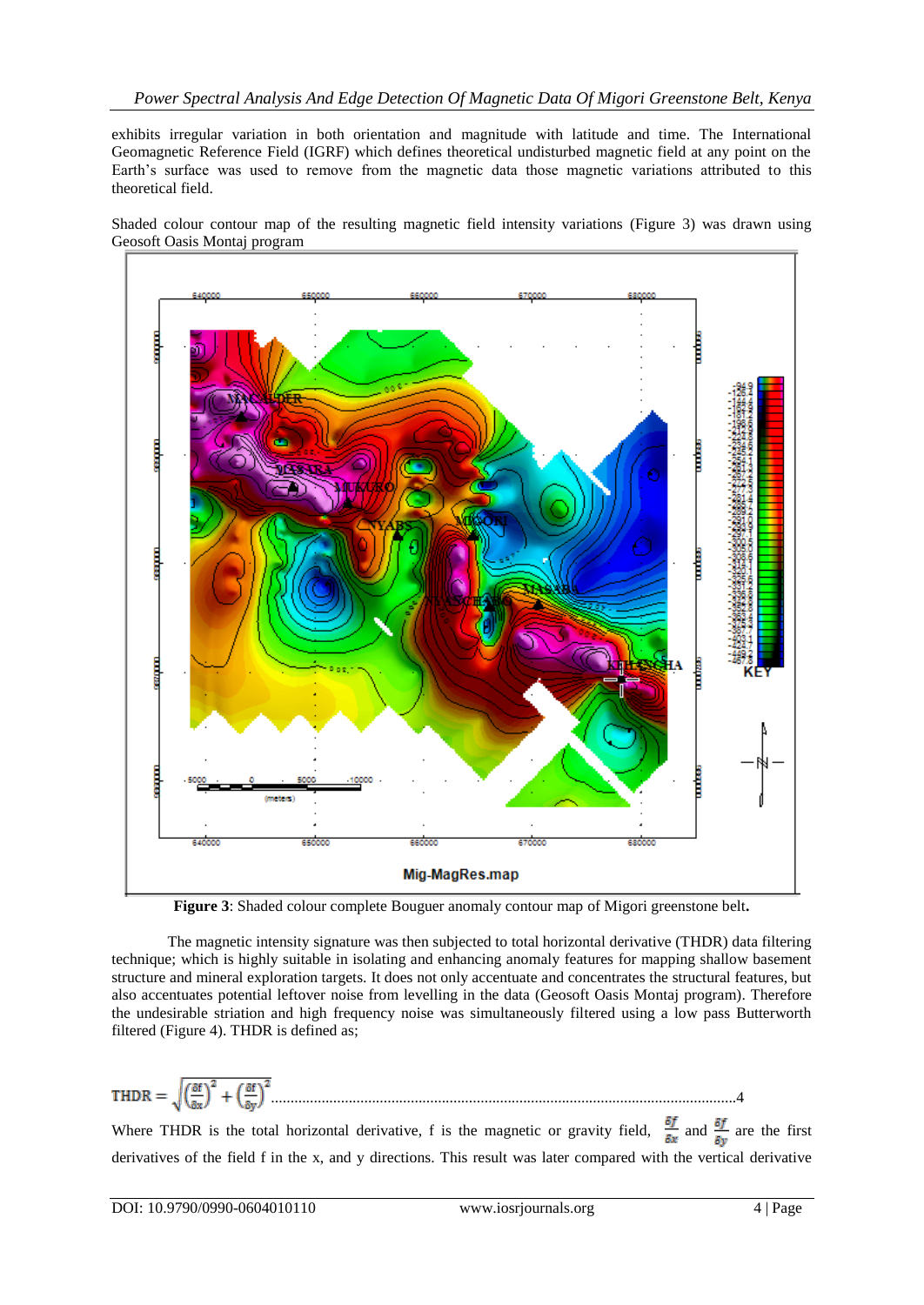(Figure 5) which gives a good correlation in terms of the distribution of the high magnetic field intensity anomalies.



**Figure 4**: Shaded colour total horizontal derivative (THDR) of the residual magnetic field of Migori greenstone belt

## **III. Spectral power analysis**

The quantitative interpretation of the magnetic field intensity data involved both direct and indirect methods, limiting depth is one of the most important parameters derived by direct interpretation and it may be deduced from magnetic anomalies by making use of their property of decaying rapidly with distance from the source. This effect may be quantified by computing the power spectrum of the anomaly; the log-power spectrum has a linear gradient whose magnitude is dependent upon the depth of the source (Spector and Grant, 1970). Such techniques of spectral analysis provide rapid depth estimates from regularly-spaced digital field data.

It originates from the mathematical distinction existing between periodic waveforms that repeat themselves at a fixed time period T, and transient waveforms that are more repetitive. By means of the mathematical technique of Fourier analysis any periodic waveform, however complex, may be composed into a series of sine (or cosine) waves whose frequencies are integer multiples of the basic repetitive frequency 1/T, known as fundamental frequency. The higher frequency components, at frequency of  $n/T$  (n=1, 2, 3 ...) are known as harmonics. A periodic waveform can be expressed either in time domain (expressing wave amplitude as a function of time) or in the frequency domain (expressing amplitude and phase of its constituent sine wave as a function of frequency). These spectra known as line spectra, are composed of a series of discrete values of the amplitude and the phase components of the waveform at set frequency values distributed between 0 Hz and the Nyquist frequency. Transient waveforms do not repeat themselves, that is, they have an infinitely long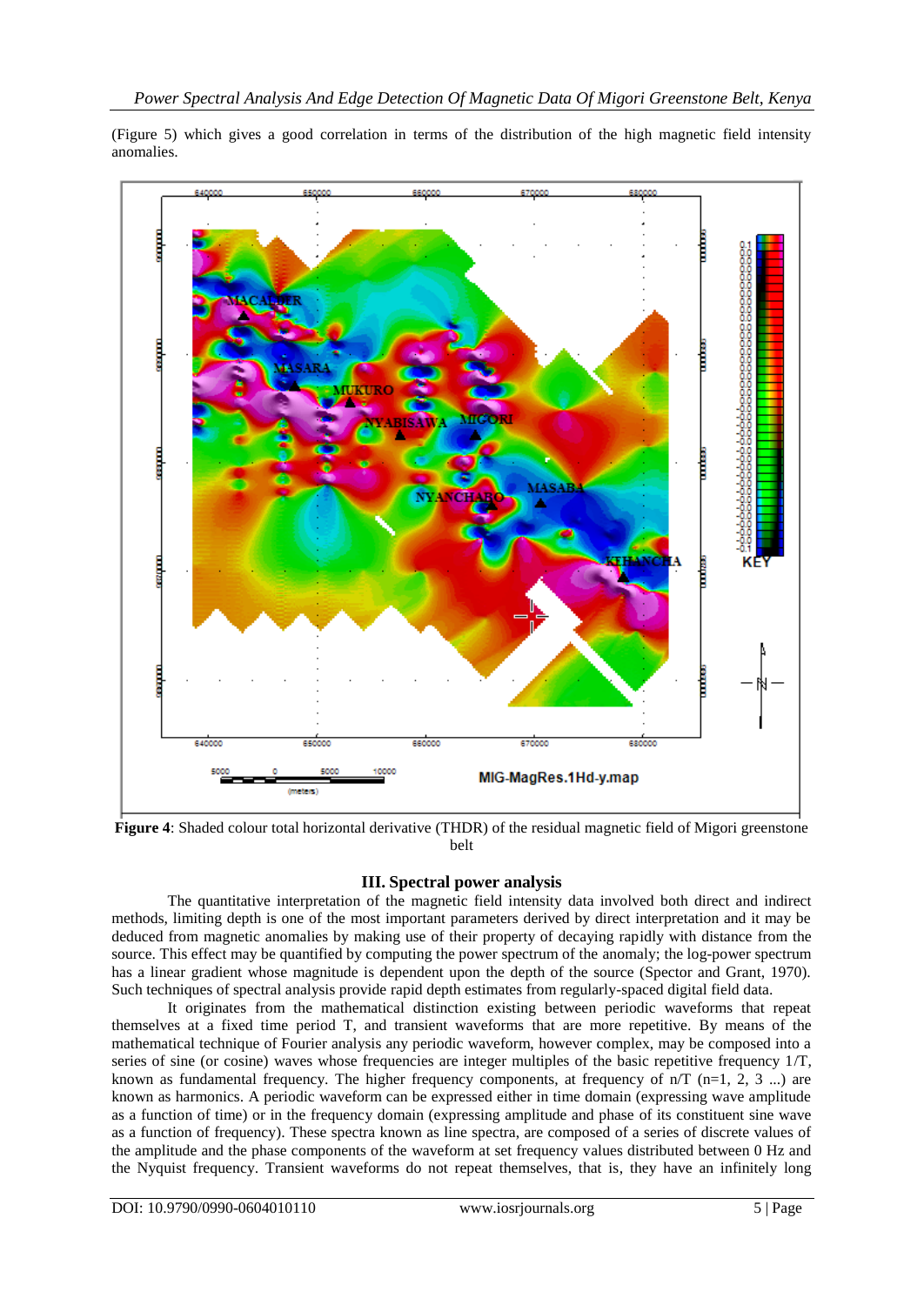period (infinitesimally small fundamental frequency 1/T→0) and consequently harmonics that occur at infinitesimally small frequency intervals to give continuous amplitude and phase spectra rather than the line spectra of the periodic waveforms. However it is imposible to cope analytically with spectrum containing an infinite number of sine wave components (Keary *et al.,* 2002).

Fourier transformation of digitized waveform is readily programmed for computers, using a fast Fourier transform (FFT) algorithm as in the Cooley-Tukey method (Brigham, 1974). FFT subroutins can thus be routinely built into data processing programs in order to carry out spectral analysis of geophysical waveforms. Fourier transformation can be extended into two dimensions (Rayner, 1971), and can thus be applied to a real distribution of data such as gravity and magnetic contour maps. Figure 6 below shows computed power spectrum of the magnetic anomalies of Migori greenstone belt.



**Figure 5**: First vertical derivative of the residual magnetic field of Migori greenstone belt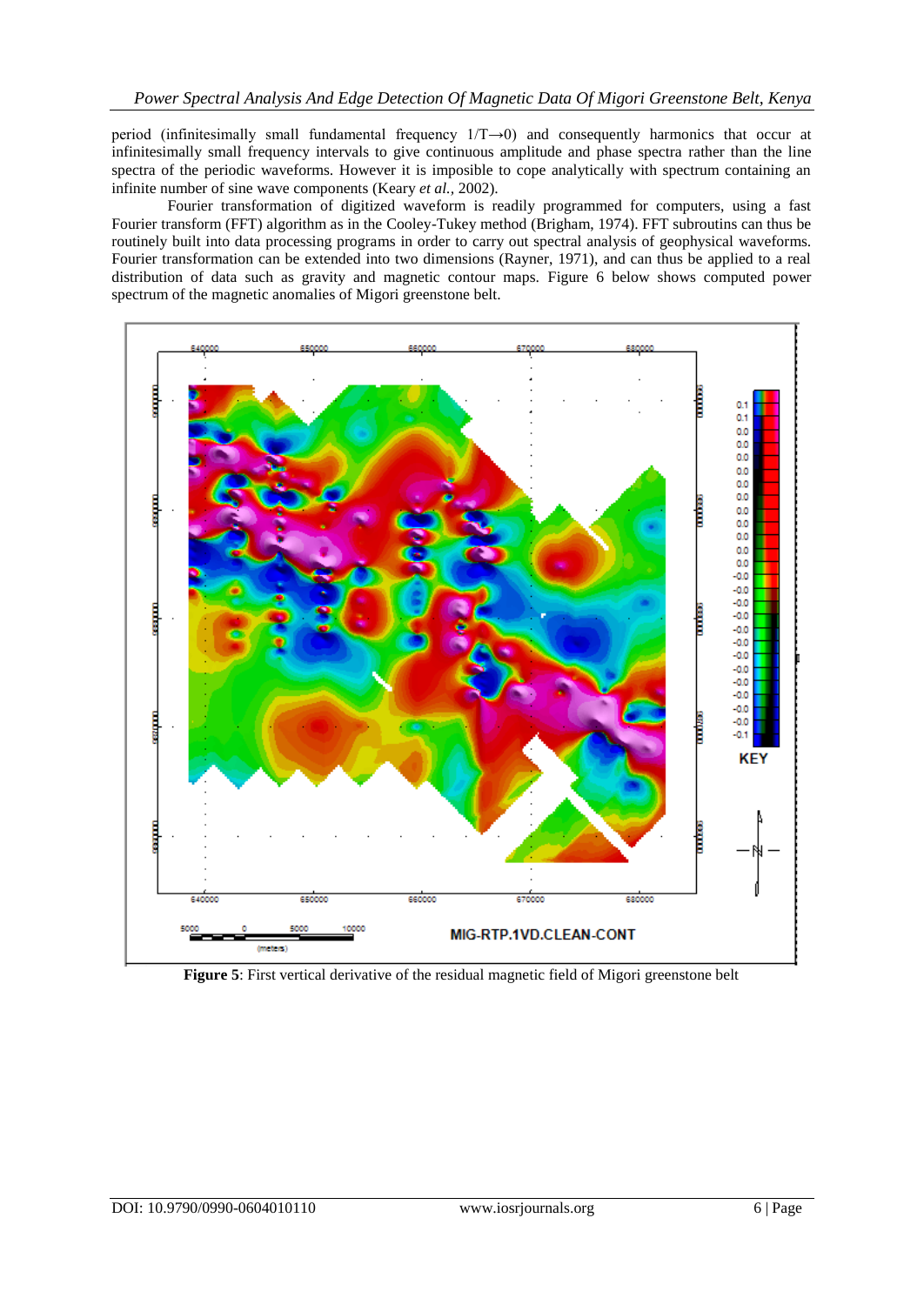

**Figure 6**: Computed power spectrum of the magnetic anomalies of Migori greenstone belt

## **IV. Edge detection methods**

A number of edge detection methods are currently being applied in the interpretation of magnetic data, the choice of the method to be applied depends on the estimated depth of the anomaly causative body. In this study, power spectral analysis was first computed in an attempt to obtain the limiting depth of the causative body. Shallow structures of limiting depth of about 400 m were delineated, this informed the choice of tilt angle derivative (TDR) and analytical signal (AS) edge detection techniques. The two techniques give good resolution at shallow depths.

## **4.1 Tilt angle derivative (TDR)**

TDR is used for enhancing the anomaly causative body features including its edges, it is applicable in mapping shallow basement structures and mineral exploration targets (Geosoft Oasis Montaj, 2007). It produces positive values directly above the sources, negative values away from the sources and a zero value over or close to the source edges and therefore can be used to trace the edges (Miller and Singh, 1994). It is given by equation 5

........................................................................................................................................... .....5

Where VDR is the vertical derivative and THDR is the total horizontal derivative. It can further be expressed in terms of the magnetic or gravity field (f) and the first derivative of the field f in the x, y and z directions  $\frac{\delta f}{\delta x}$ ,  $\frac{\delta f}{\delta y}$ and  $\frac{\delta f}{\delta s}$  respectively as;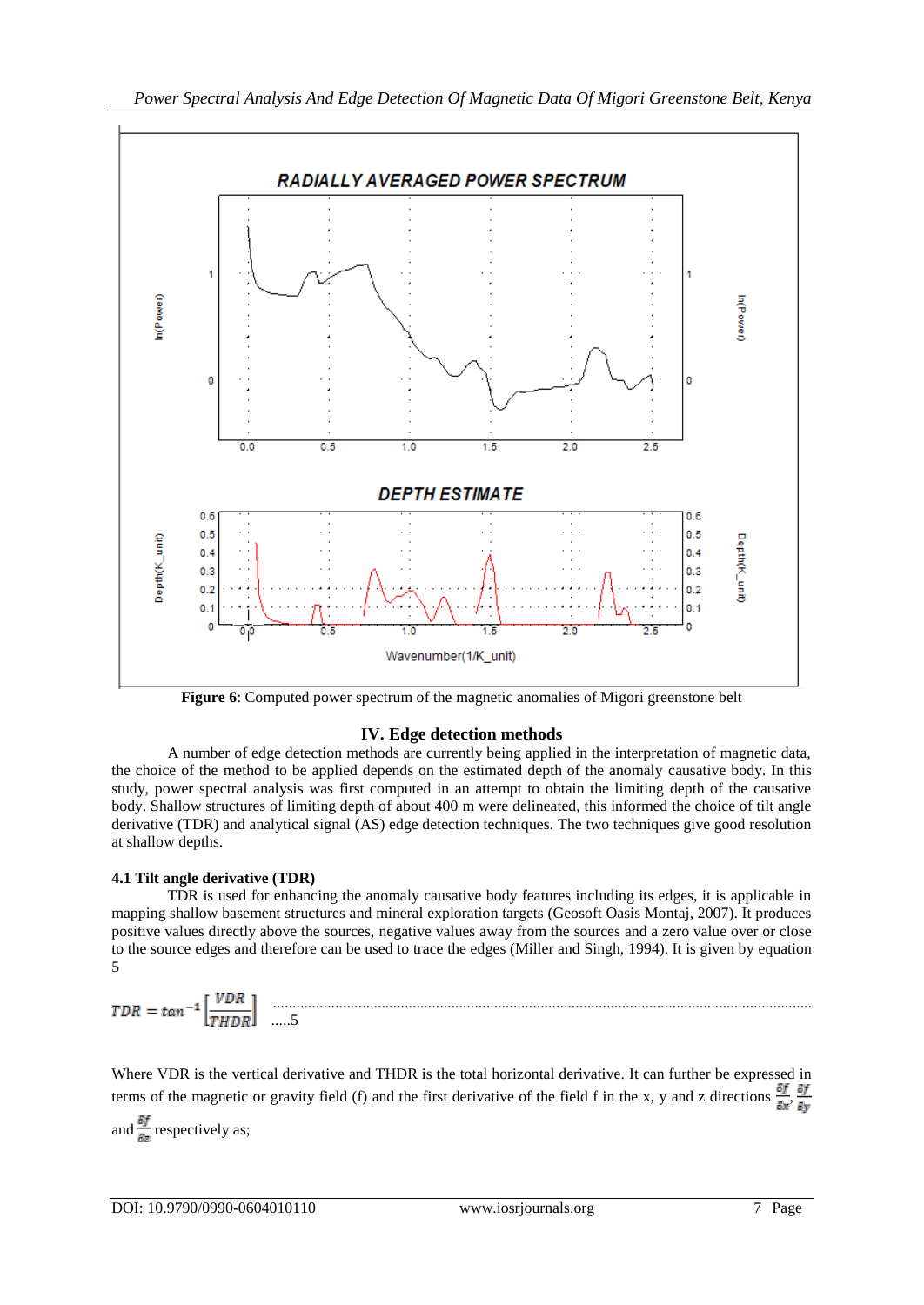$$
TDR = \tan^{-1} \left[ \frac{\frac{\delta f}{\delta z}}{\left(\frac{\delta f}{\delta x}\right)^2 + \left(\frac{\delta f}{\delta y}\right)^2} \right] \dots 6
$$

The amplitude of TDR range between  $-\pi/2$  to  $+\pi/2$  radians regardless of the amplitude of the vertical or the absolute value of the total horizontal gradient (Salem *et al*., 2008). Figure 7 shows the shaded colour map of the TDR of Migori greenstone belt.



**Figure 7**: Shaded colour map of tilt angle derivative (TDR) of the magnetic anomalies of Migori greenstone belt

## **4.2 Analytic signal (AS)**

Analytic Signal (Figure 8) is a very useful technique for delineating edges of shallow magnetic sources given that the amplitude of the analytical signal peaks over the magnetic sources (Cooper, 2009). The fact that it is independent of magnetization direction in the 2D case, makes it more appropriate in determining magnetic parameters from magnetic anomalies (Li, 2006). However, it suffers from the assumption that near surface structures can be characterised adequately by step models. It is defined as equation 7

$$
AS = \sqrt{\left(\frac{\delta f}{\delta x}\right)^2 + \left(\frac{\delta f}{\delta y}\right)^2 + \left(\frac{\delta f}{\delta z}\right)^2}.
$$

.....7 Where,  $\frac{\delta f}{\delta x}$ ,  $\frac{\delta f}{\delta y}$ ,  $\frac{\delta f}{\delta z}$  are the first derivatives of the total magnetic field in the x, y and z directions (Roest *et al.*) 1992)

....................................................................................................................................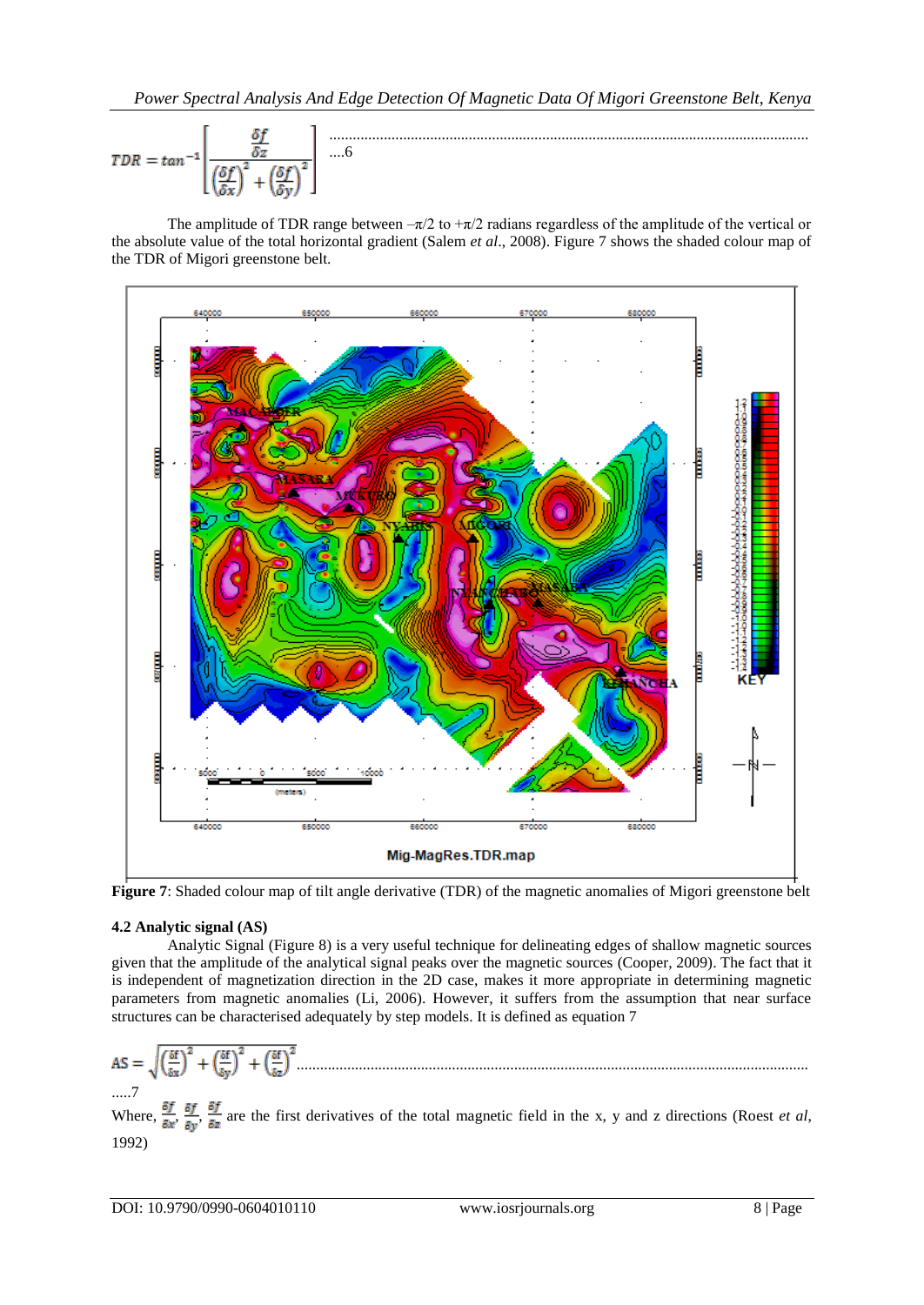

**Figure 8**: Shaded colour analytic signal of magnetic anomalies of Migori greenstone belt

# **V. Discussions and Conclusion**

The total magnetic field intensity over Migori greenstone belt delineates high magnetic anomalies over the causative structures trending ESE-WNW from Kenya-Tanzania border through Kehancha, Masaba, Nyanchabo, Migori, Mukuro, Masara, all through to Macalder. The anomalies peak at Kehancha, Masara and Macalder, regions that have witnessed a lot of artisan mining using opencast method. The magnetic highs are sandwiched by the high magnetic intensity gradients that are interpreted as fault lines. In order to better interpretation of these sources power spectral analysis technique was used to estimate the depth of the causative bodies and both tilt angle derivative (TDR) and analytic signal (AS) were used for edge detection. The computed power spectrum of the magnetic anomalies (Figure 6) gives a depth of approximately 400 m as the limiting depth of the causative bodies, with some anomalies featuring at shallow depths of about 100 m. From both TDR and AS results, the width of the productive parts of the belt ranges from approximately 6000 m at Kehancha and slightly widens towards Masara and Macalder to approximately 15000 m (Figure 7 and Figure 8). The causative structures are associated with granitic intrusive characterised by the banded iron formations.

# **VI. Recommendation**

We are grateful to National Commission of Science, Technology and Innovation (NACOSTI) and Chuka University both of Kenya for their financial support. We are also grateful to both Jomo Kenyatta University of Agriculture and Technology and Kenyatta University for availing research equipment and technical support. We also recognize Ministry of mining, Kenya for the data analysis program.